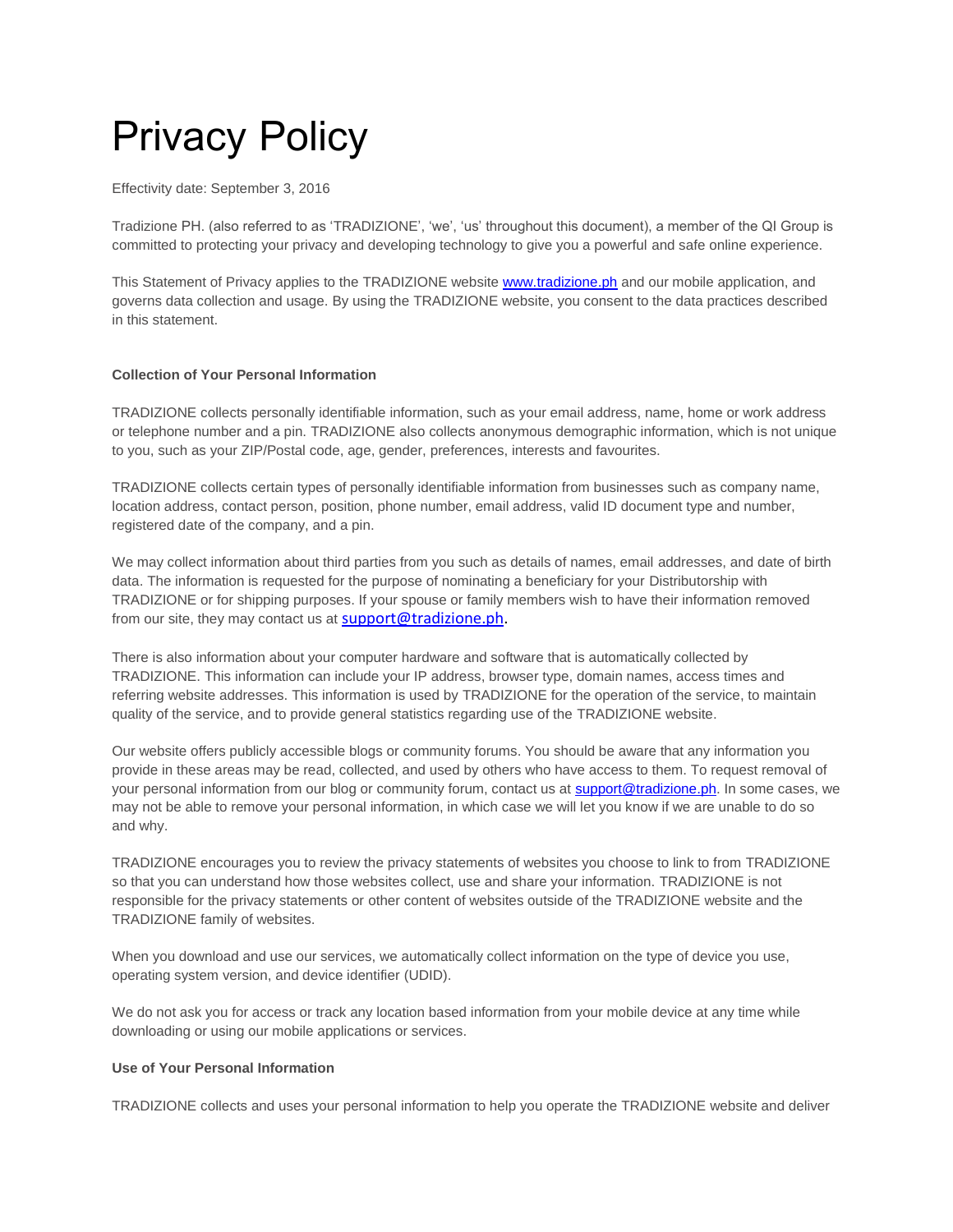the services you have requested, such as allowing you to keep track of new referrals, track shipments, orders and payments, account balances, transactions, activity and performance, commissions and your Global Support Centre (GSC). TRADIZIONE also uses your personally identifiable information to respond to your enquiries, allow you to subscribe to RSS feeds, newsletters, articles, updates, and inform you of other products or services available from TRADIZIONE and its affiliates. TRADIZIONE may also contact you via surveys to conduct research about your opinions of current services or of potential new services that may be offered. We may require you to provide us certain demographic information (such as zip code). We will also use this information to monitor site traffic and personalise the site.

TRADIZIONE collects and uses your personal information to create your business account and allow you to sell items on the site to individuals, delivering services you have requested. We may also use your information to send you relevant newsletters, respond to your enquiries, allow you to subscribe to RSS feeds, newsletters, articles and updates. To learn how you may opt-out/ unsubscribe from certain types of communications, please see the paragraph below.

TRADIZIONE does not share, sell, rent or lease its customer information lists to third parties other than as disclosed in this privacy policy. TRADIZIONE may, from time to time, contact you on behalf of external business partners about a particular offering that may be of interest to you. In those cases, your unique personally identifiable information (email, name, address, telephone number) will not be transferred to the third party. In addition, TRADIZIONE may share data with trusted partners to help us perform statistical analysis, send you email or postal mail, provide customer support, process payments, or arrange for deliveries. All such third parties are prohibited from using your personal information except to provide these services to TRADIZIONE, and they are required to maintain the confidentiality of your information. If you no longer wish to receive email offers, newsletters, articles, or updates you may opt-out at any time by using the unsubscribe link located at the bottom of each communication, or simply by emailing us at **[support@tradizione.](mailto:support@tradizione)ph.** 

We may also disclose your personal information as required by law, such as to comply with a subpoena, or similar legal process, when we believe in good faith that disclosure is necessary to protect our rights, to protect your safety or the safety of others, investigate fraud, or respond to a government request.

If we are involved in a merger, acquisition, or sale of all or a portion of our assets, you will be notified via email and/or prominent notice on our website of any change in ownership or uses of your personal information, as well as any choices you may have regarding your personal information.

TRADIZIONE does not use or disclose sensitive personal information, such as race, religion, or political affiliations, without your explicit consent.

TRADIZIONE keeps track of the websites and pages our customers visit within TRADIZIONE in order to determine what TRADIZIONE services are the most popular. This data is used to deliver customised content and advertising within TRADIZIONE to customers whose behaviour indicates that they are interested in a particular subject area.

#### **Use of Cookies**

The TRADIZIONE website use cookies to help you personalise your online experience. A cookie is a text file that is placed on your hard disk by a web page server. Cookies cannot be used to run programmes or deliver viruses to your computer. Cookies are uniquely assigned to you, and can only be read by a web server in the domain that issued the cookie to you.

One of the primary purposes of cookies is to provide convenient features to save you time. The purpose of a cookie is to tell the web server that you have returned to a specific page. For example, if you personalise TRADIZIONE's pages, or register with the TRADIZIONE site or services, a cookie helps TRADIZIONE to recall your specific information on subsequent visits. This simplifies the process of recording your personal information, such as billing addresses, shipping addresses and so on. When you return to the same TRADIZIONE website, the information you previously provided can be retrieved, so you can easily use the TRADIZIONE features that you customised.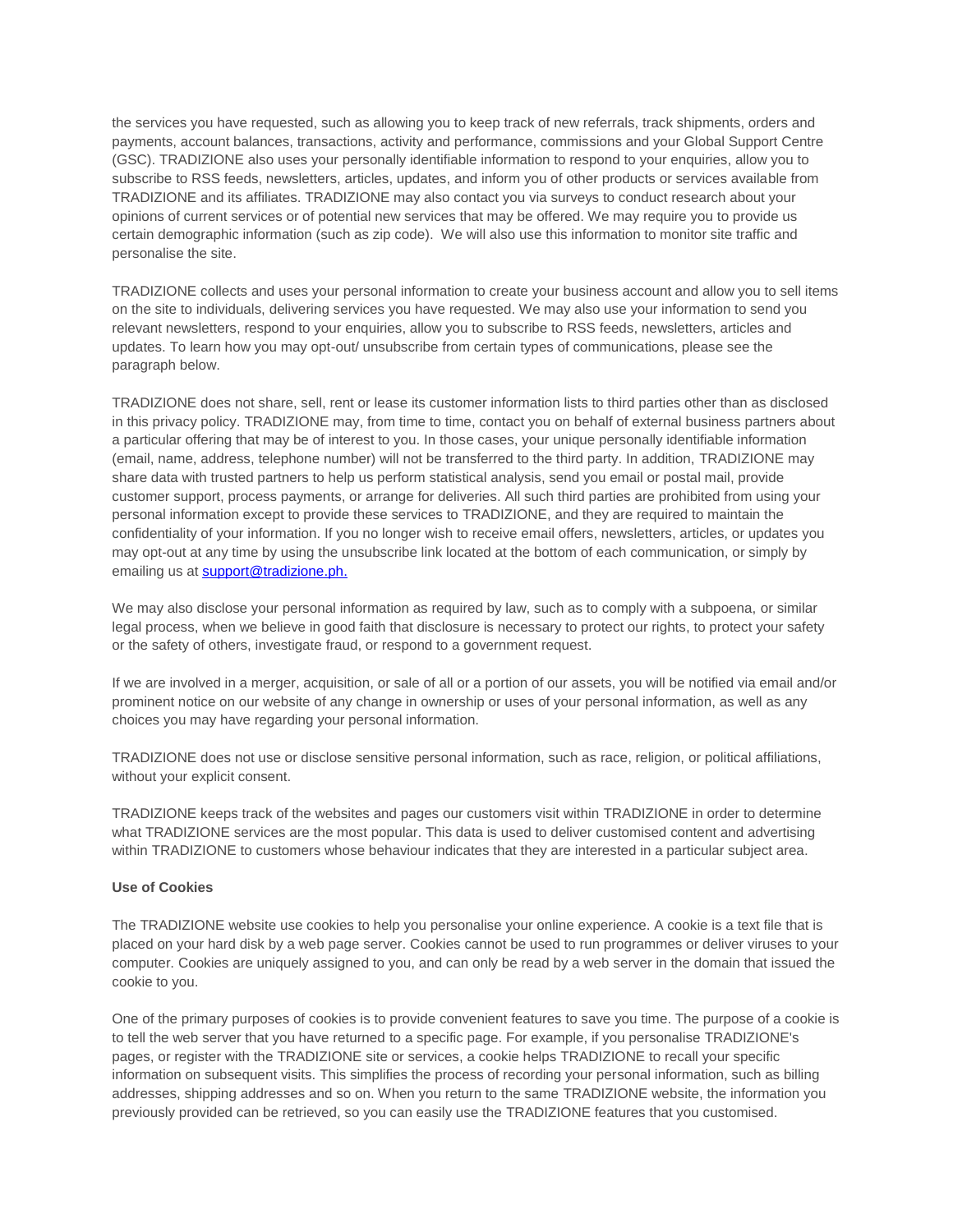You have the ability to accept or decline cookies. Most web browsers automatically accept cookies, but you can usually modify your browser setting to decline cookies if you prefer. If you choose to decline cookies, you may not be able to fully experience the interactive features of the TRADIZIONE services or websites you visit.

The use of third party cookies is not covered by our privacy statement. We do not have access or control over these cookies.

#### **Clear Gifs (Web Beacons/Web Bugs)**

We employ or our third party tracking utility partner employs a software technology called clear gifs (a.k.a. Web Beacons/Web Bugs), that help us better manage content on our site by informing us what content is effective. Clear gifs are tiny graphics with a unique identifier, similar in function to cookies, and are used to track the online movements of web users. In contrast to cookies, which are stored on a user's computer hard drive, clear gifs are embedded invisibly on web pages and are about the size of the full stop at the end of this sentence. We do not tie the information gathered by clear gifs to our customers' personally identifiable information.

#### **Mobile Analytics**

We use mobile analytics software to allow us to better understand the functionality of our Mobile Software on your phone. This software may record information such as how often you use the application, the events that occur within the application, aggregated usage, performance data, and where the application was downloaded from. We do not link the information we store within the analytics software to any personally identifiable information you submit within the mobile app.

# **Security of Your Personal Information**

TRADIZIONE uses best industry practices to ensure that it secures your personal information from unauthorised access, use or disclosure and secures the personally identifiable information you provide on computer servers in a controlled, secure environment., protected from unauthorised access, use or disclosure. When personal information (such as a credit card number) is transmitted to other websites, it is protected through the use of encryption, such as the Secure Socket Layer (SSL) protocol.

TRADIZIONE follows generally accepted industry standards to protect the personal information submitted to us, both during transmission and once we have received it. No method of transmission over the Internet, or method of electronic storage, is 100% secure, however. Therefore, we cannot guarantee its absolute security.

#### **Social Media (Features) and Widgets**

Our website includes Social Media Features, such as the Facebook 'Like' button and Widgets, such as the 'Share this' button or interactive mini programmes that run on our site. These features may collect your IP address, which page you are visiting on our site, and may set a cookie to enable the feature to function properly. Social Media Features and Widgets are either hosted by a third party or hosted directly on our website. Your interactions with these features are governed by the privacy policy of the company providing it.

#### **Testimonials**

We post testimonials on our website which may contain personal information. We do obtain the customer's consent prior to posting the testimonial to post their name along with their testimonial. To request removal of your personal information from our testimonials, contact us at [support@tradizione.](mailto:support@tradizione)ph.. In some cases, we may not be able to remove your personal information, in which case we will let you know if we are unable to do so and why.

#### **Access to Your Personal Information**